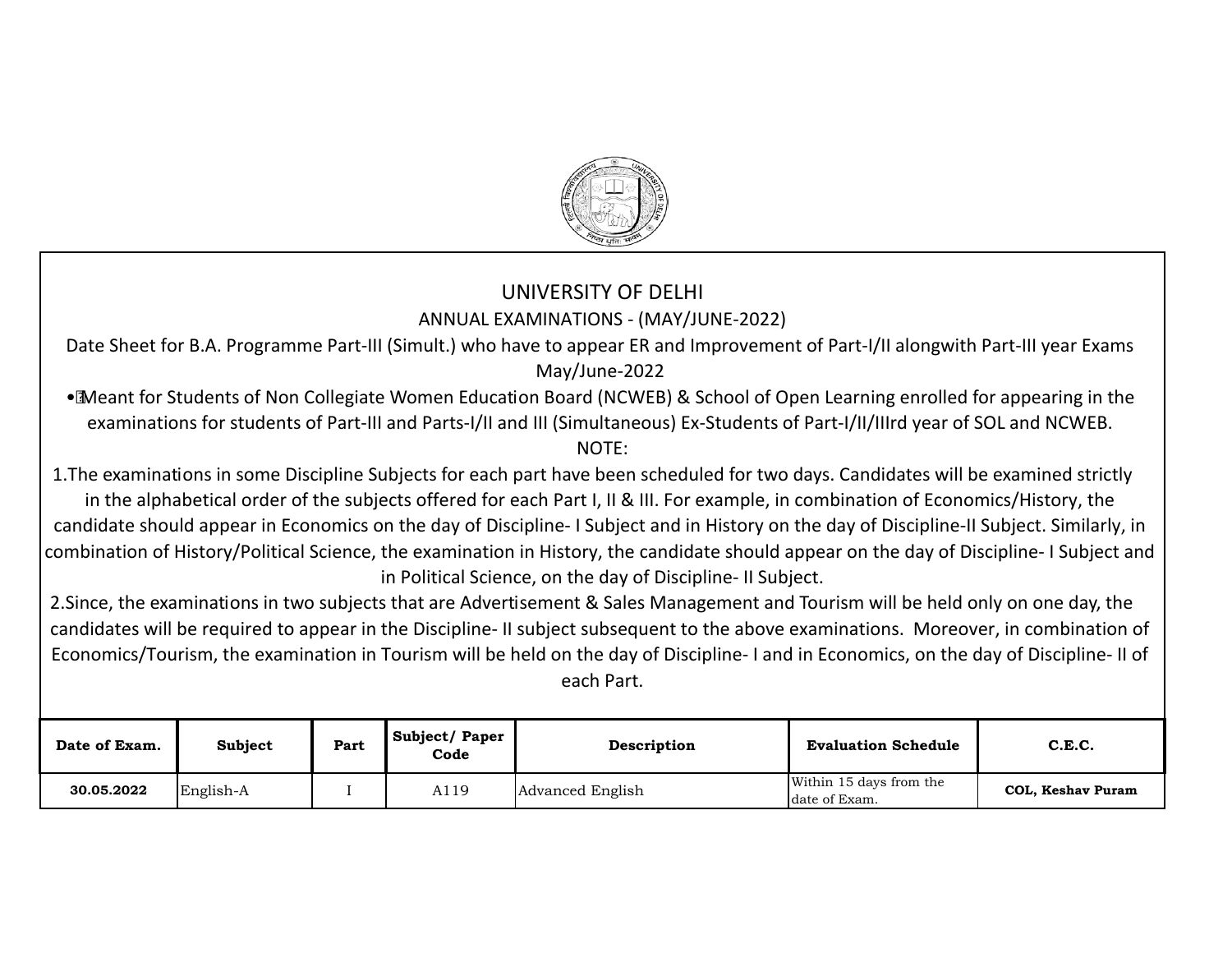| 30.05.2022 | English-B   | $\mathbf I$ | A120      | Intermediate English                                               | Within 15 days from the<br>date of Exam. | <b>COL, Keshav Puram</b> |
|------------|-------------|-------------|-----------|--------------------------------------------------------------------|------------------------------------------|--------------------------|
| 30.05.2022 | English-C   | $\mathbf I$ | A121      | Basic English                                                      | Within 15 days from the<br>date of Exam. | <b>COL, Keshav Puram</b> |
| 31.05.2022 | Hindi-A     | II/III      | B135/C135 | Hindi-A                                                            | Within 15 days from the<br>date of Exam. | <b>COL, Keshav Puram</b> |
| 31.05.2022 | Hindi-B     | II/III      | B136/C136 | Hindi-B                                                            | Within 15 days from the<br>date of Exam. | COL, Keshav Puram        |
| 31.05.2022 | Hindi-C     | II/III      | B137/C137 | Hindi-C                                                            | Within 15 days from the<br>date of Exam. | <b>COL, Keshav Puram</b> |
| 31.05.2022 | Punjabi-A   | II/III      | B168/C168 | Advanced Punjabi                                                   | Within 15 days from the<br>date of Exam. | <b>COL, Keshav Puram</b> |
| 31.05.2022 | Punjabi-B   | II/III      | B169/C169 | Intermediate Punjabi                                               | Within 15 days from the<br>date of Exam. | <b>COL, Keshav Puram</b> |
| 31.05.2022 | Punjabi-C   | II/III      | B192/C192 | Basic Punjabi                                                      | Within 15 days from the<br>date of Exam. | COL, Keshav Puram        |
| 31.05.2022 | Tamil-A     | II/III      | B178/C178 | Tamil-A                                                            | Within 15 days from the<br>date of Exam. | <b>COL, Keshav Puram</b> |
| 31.05.2022 | Tamil-B     | II/III      | B179/C179 | Tamil-B                                                            | Within 15 days from the<br>date of Exam. | <b>COL, Keshav Puram</b> |
| 31.05.2022 | Urdu-A      | II/III      | B186/C186 | Urdu-A                                                             | Within 15 days from the<br>date of Exam. | <b>COL, Keshav Puram</b> |
| 31.05.2022 | Urdu-B      | II/III      | B195/C195 | Urdu-B                                                             | Within 15 days from the<br>date of Exam. | COL, Keshav Puram        |
| 31.05.2022 | Urdu-C      | II/III      | B187/C187 | Urdu-C                                                             | Within 15 days from the<br>date of Exam. | COL, Keshav Puram        |
| 31.05.2022 | Sanskrit    | II/III      | B171/C171 | संस्कृत वागव्यवहार, भगवद्गीता, व्याकरण एवं<br>संस्कृत लेखन         | Within 15 days from the<br>date of Exam. | <b>COL, Keshav Puram</b> |
| 31.05.2022 | Economics   | II/III      | B301/C301 | Macro-Economics                                                    | Within 15 days from the<br>date of Exam. | SOL, Moti Bagh           |
| 31.05.2022 | History-III | II/III      | B302/C302 | History of India 8th Century to 18th<br>Century                    | Within 15 days from the<br>date of Exam. | SOL, Moti Bagh           |
| 31.05.2022 | History-IV  | II/III      | B303/C303 | Cultural Transformation in Early<br>Modern Europe: circa 1500-1800 | Within 15 days from the<br>date of Exam. | SOL, Moti Bagh           |
| 31.05.2022 | Philosophy  | II/III      | B305/C305 | Ethics: Theory and Practice                                        | Within 15 days from the<br>date of Exam. | SOL, Moti Bagh           |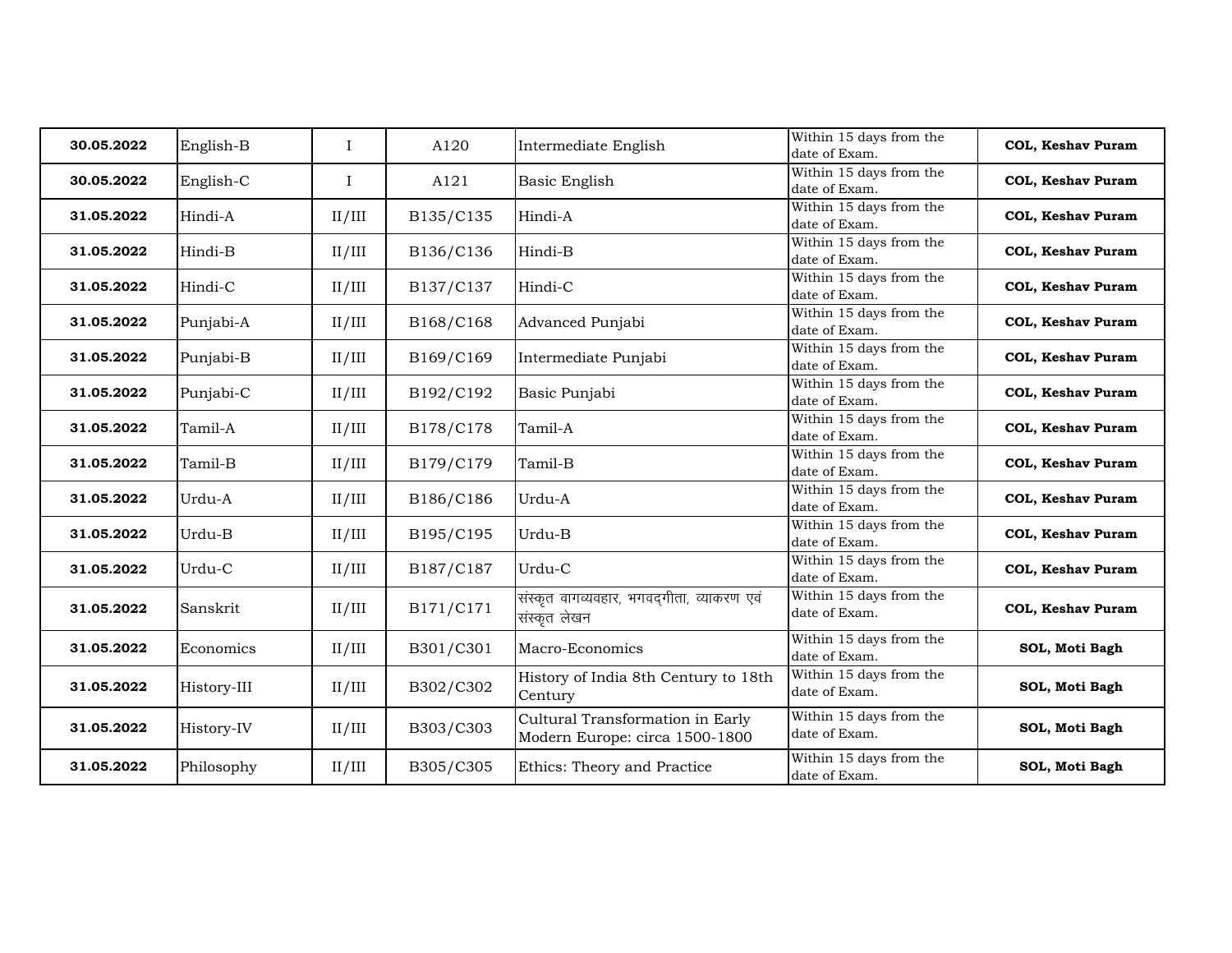| 31.05.2022 | Political Science                        | II/III | B306/C306        | India Politics in Comparative<br>Perspective  | Within 15 days from the<br>date of Exam.   | SOL, Moti Bagh           |
|------------|------------------------------------------|--------|------------------|-----------------------------------------------|--------------------------------------------|--------------------------|
| 01.06.2022 | Banking &<br>Insurance                   | III    | C806             | Banking & Insurance                           | Within 15 days from the<br>date of Exam.   | SOL, Moti Bagh           |
| 01.06.2022 | <b>Basic Statistics</b>                  | III    | C804             | <b>Basic Statistics</b>                       | Within 15 days from the<br>date of Exam.   | SOL, Moti Bagh           |
| 01.06.2022 | <b>Creative Writing</b><br>(English)     | III    | C801             | Creative Writing (English)                    | Within 15 days from the<br>date of Exam.   | <b>COL, Keshav Puram</b> |
| 01.06.2022 | Consumer Affairs                         | III    | C809             | Consumer Affairs                              | Within 15 days from the<br>date of Exam.   | SOL, Moti Bagh           |
| 01.06.2022 | Entrepreneurship<br>and small<br>Busine. | III    | C356             | Entrepreneurship and small<br><b>Business</b> | Within $15$ days from the<br>date of Exam. | SOL, Moti Bagh           |
| 01.06.2022 | Globalization                            | III    | C811             | Globalization                                 | Within 15 days from the<br>date of Exam.   | SOL, Moti Bagh           |
| 01.06.2022 | Labour & Dev. in<br>India                | III    | C815             | Labour & Development in India                 | Within 15 days from the<br>date of Exam.   | SOL, Moti Bagh           |
| 01.06.2022 | Life Crisis Coping<br>and Evolving       | III    | C818             | Life Crisis Coping and Evolving               | Within 15 days from the<br>date of Exam.   | SOL, Moti Bagh           |
| 01.06.2022 | Mathematics of<br>Social Sc.             | III    | C803             | Mathematics for Social Sciences               | Within 15 days from the<br>date of Exam.   | SOL, Moti Bagh           |
| 01.06.2022 | Tax Management                           | III    | C808             | Tax Management                                | Within 15 days from the<br>date of Exam.   | SOL, Moti Bagh           |
| 01.06.2022 | Tourism                                  | III    | C810             | Tourism Development                           | Within 15 days from the<br>date of Exam.   | SOL, Moti Bagh           |
| 01.06.2022 | Voluntary<br>Organization                | III    | C813             | Voluntary Organization                        | Within 15 days from the<br>date of Exam.   | SOL, Moti Bagh           |
| 02.06.2022 | Advt. & Sales<br>Mgt.                    | III    | C <sub>101</sub> | Sales Management                              | Within 15 days from the<br>date of Exam.   | SOL, Moti Bagh           |
| 02.06.2022 | Economics                                | III    | C117             | Economic Development and Policy in<br>India   | Within 15 days from the<br>date of Exam.   | SOL, Moti Bagh           |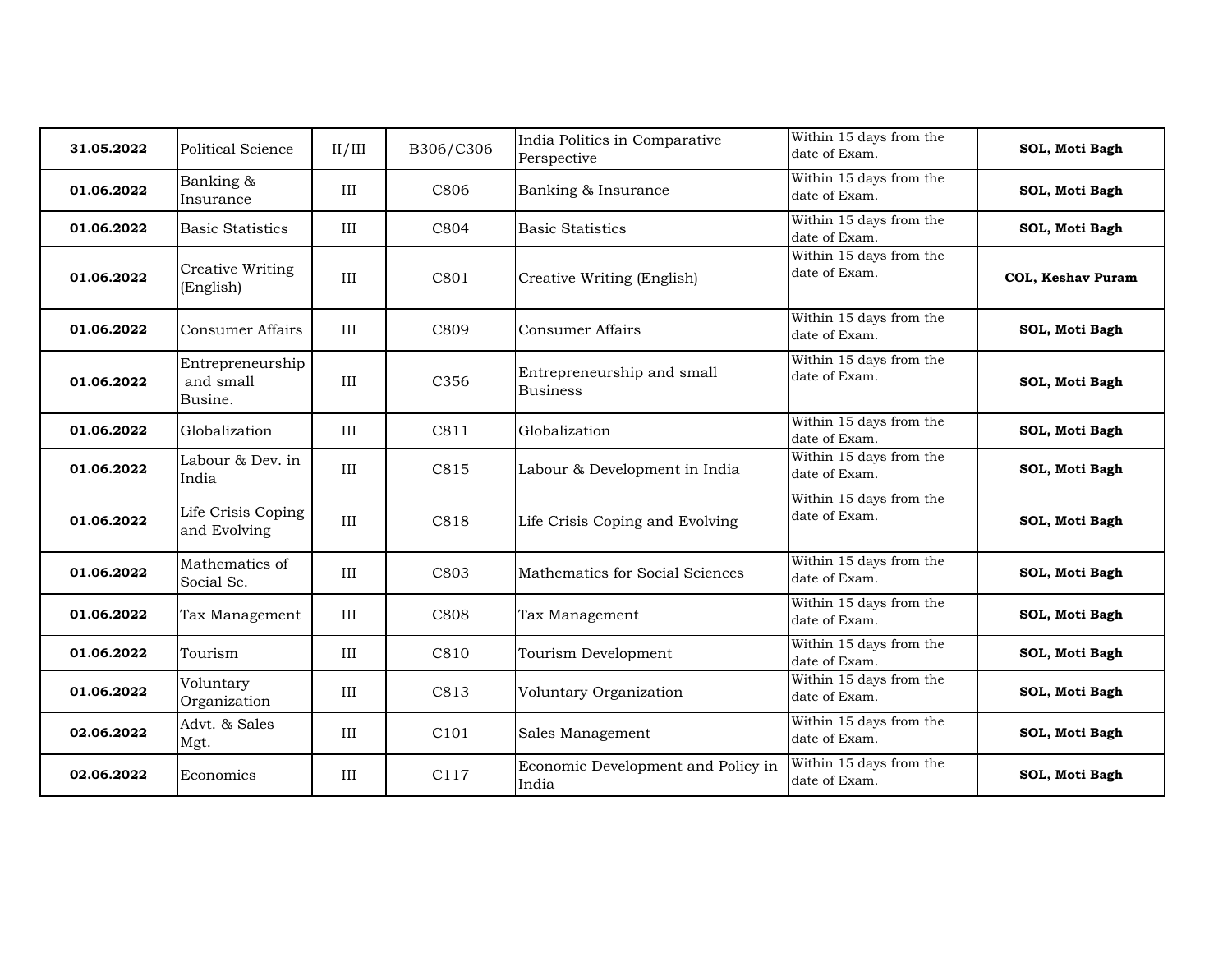| 02.06.2022 | Education                                          | III | C118             | Education in Contemporary India-<br>Trends, Issues & Challenges | Within 15 days from the<br>date of Exam.   | SOL, Moti Bagh           |
|------------|----------------------------------------------------|-----|------------------|-----------------------------------------------------------------|--------------------------------------------|--------------------------|
| 02.06.2022 | English Literature                                 | III | C189             | Post-Colonial Literature                                        | Within 15 days from the<br>date of Exam.   | <b>COL, Keshav Puram</b> |
| 02.06.2022 | Hindi Gr. A                                        | III | C138             | भाषा विज्ञान और हिंदी भाषा                                      | Within 15 days from the<br>date of Exam.   | COL, Keshav Puram        |
| 02.06.2022 | Hindi Gr. B                                        | III | C <sub>401</sub> | साहित्य लोचन                                                    | Within 15 days from the<br>date of Exam.   | COL, Keshav Puram        |
| 02.06.2022 | Hindi Gr. C                                        | III | C402             | दृश्य श्रव्य माध्यम और हिंदी साहित्य                            | Within 15 days from the<br>date of Exam.   | COL, Keshav Puram        |
| 02.06.2022 | History <b>V</b>                                   | III | C139             | History of India 1750s - 1970s                                  | Within 15 days from the<br>date of Exam.   | SOL, Moti Bagh           |
| 02.06.2022 | History VI                                         | III | C <sub>140</sub> | Issues in World History: The 20th<br>Century                    | Within 15 days from the<br>date of Exam.   | SOL, Moti Bagh           |
| 02.06.2022 | Mathematics                                        | III | C <sub>155</sub> | Selected Topics in Mathematics                                  | Within 15 days from the<br>date of Exam.   | SOL, Moti Bagh           |
| 02.06.2022 | Nutrition &<br><b>Health Education</b><br>(2 Hrs.) | III | C158             | <b>Community Nutrition</b>                                      | Within 15 days from the<br>date of Exam.   | SOL, Moti Bagh           |
| 02.06.2022 | Philosophy                                         | III | C <sub>210</sub> | Philosophical Debates                                           | Within 15 days from the<br>date of Exam.   | SOL, Moti Bagh           |
| 02.06.2022 | Political Science-A                                | III | C <sub>166</sub> | International Relations                                         | Within 15 days from the<br>date of Exam.   | SOL, Moti Bagh           |
| 02.06.2022 | Political Science-<br>В                            | III | C404             | Administration and Public Policy                                | Within 15 days from the<br>date of Exam.   | SOL, Moti Bagh           |
| 02.06.2022 | Punjabi<br>(Compulsory)                            | III | C194             | Punjabi (Compulsory)                                            | Within 15 days from the<br>date of Exam.   | COL, Keshav Puram        |
| 02.06.2022 | Punjabi (Optional)                                 | III | C196             | Punjabi (Optional)                                              | Within 15 days from the<br>date of Exam.   | COL, Keshav Puram        |
| 02.06.2022 | Tourism & Travel<br>Mgt                            | III | C185             | Management of Tourism and Travel<br><b>Business</b>             | Within $15$ days from the<br>date of Exam. | SOL, Moti Bagh           |
| 03.06.2022 | Economics                                          | III | C117             | Economic Development and Policy in<br>India                     | Within 15 days from the<br>date of Exam.   | SOL, Moti Bagh           |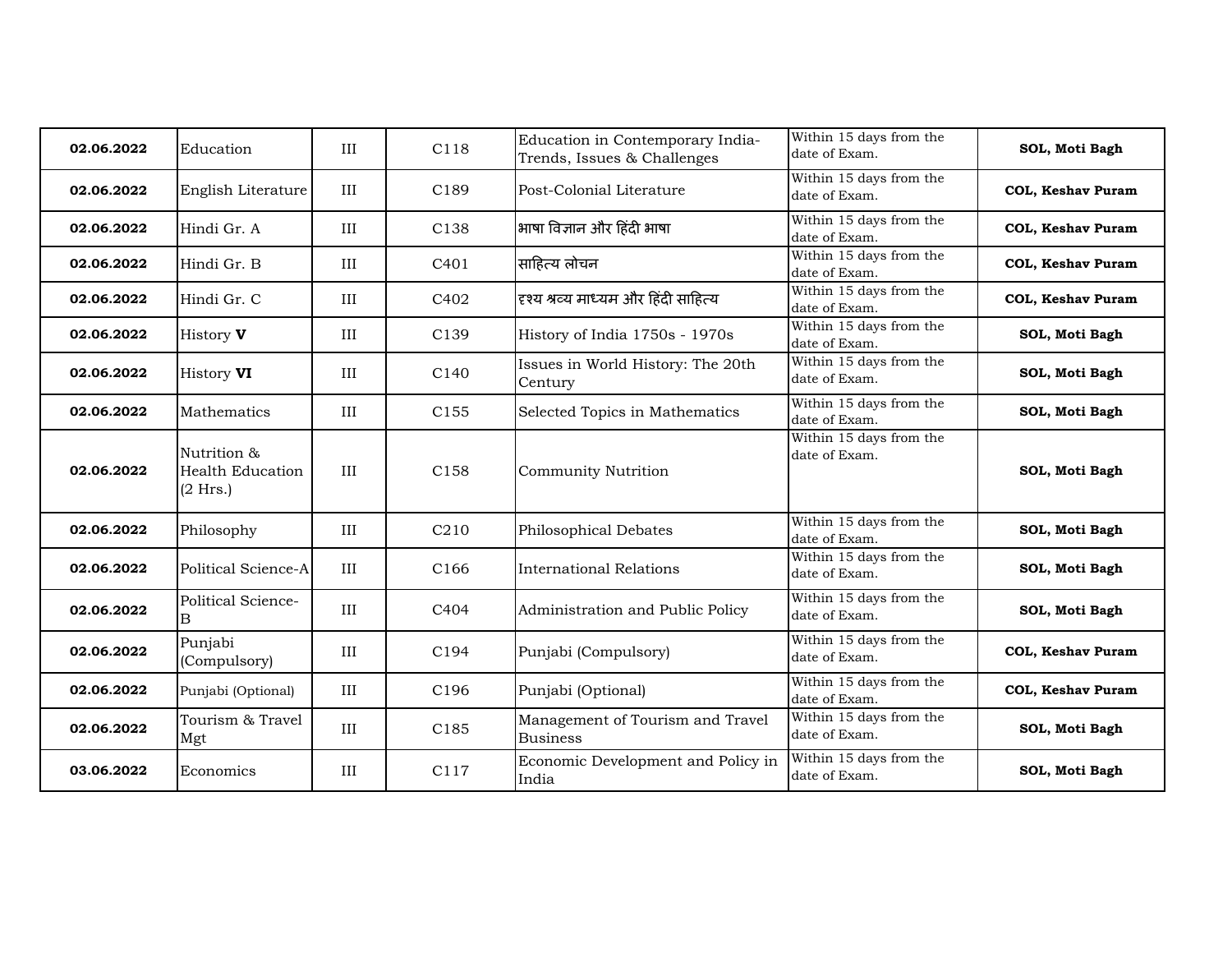| 03.06.2022 | Education                                          | III          | C118             | Education in Contemporary India-<br>Trends, Issues & Challenges | Within 15 days from the<br>date of Exam.   | SOL, Moti Bagh           |
|------------|----------------------------------------------------|--------------|------------------|-----------------------------------------------------------------|--------------------------------------------|--------------------------|
| 03.06.2022 | English Literature                                 | III          | C189             | Post-Colonial Literature                                        | Within 15 days from the<br>date of Exam.   | <b>COL, Keshav Puram</b> |
| 03.06.2022 | Hindi Gr. A                                        | III          | C138             | भाषा विज्ञान और हिंदी भाषा                                      | Within 15 days from the<br>date of Exam.   | COL, Keshav Puram        |
| 03.06.2022 | Hindi Gr. B                                        | III          | C <sub>401</sub> | साहित्य लोचन                                                    | Within 15 days from the<br>date of Exam.   | COL, Keshav Puram        |
| 03.06.2022 | Hindi Gr. C                                        | III          | C402             | दृश्य श्रव्य माध्यम और हिंदी साहित्य                            | Within 15 days from the<br>date of Exam.   | <b>COL, Keshav Puram</b> |
| 03.06.2022 | History V                                          | III          | C139             | History of India 1750s - 1970s                                  | Within 15 days from the<br>date of Exam.   | SOL, Moti Bagh           |
| 03.06.2022 | History VI                                         | III          | C <sub>140</sub> | Issues in World History: The 20th<br>Century                    | Within 15 days from the<br>date of Exam.   | SOL, Moti Bagh           |
| 03.06.2022 | Linguistics                                        | III          | C199             | Issues in Linguistic Applications                               | Within $15$ days from the<br>date of Exam. | SOL, Moti Bagh           |
| 03.06.2022 | Mathematics                                        | III          | C <sub>155</sub> | Selected Topics in Mathematics                                  | Within 15 days from the<br>date of Exam.   | SOL, Moti Bagh           |
| 03.06.2022 | Nutrition &<br><b>Health Education</b><br>(2 Hrs.) | III          | C158             | <b>Community Nutrition</b>                                      | Within 15 days from the<br>date of Exam.   | SOL, Moti Bagh           |
| 03.06.2022 | Philosophy                                         | III          | C <sub>210</sub> | Philosophical Debates                                           | Within 15 days from the<br>date of Exam.   | SOL, Moti Bagh           |
| 03.06.2022 | Political Science-A                                | III          | C166             | International Relations                                         | Within 15 days from the<br>date of Exam.   | SOL, Moti Bagh           |
| 03.06.2022 | Political Science-B                                | III          | C404             | Administration and Public Policy                                | Within 15 days from the<br>date of Exam.   | SOL, Moti Bagh           |
| 03.06.2022 | Punjabi (Com.)                                     | III          | C194             | Punjabi (Compulsory)                                            | Within 15 days from the<br>date of Exam.   | <b>COL, Keshav Puram</b> |
| 03.06.2022 | Punjabi (Optional)                                 | III          | C196             | Punjabi (Optional)                                              | Within 15 days from the<br>date of Exam.   | COL, Keshav Puram        |
| 03.06.2022 | Sanskrit                                           | III          | C190             | व्याकरण, उपानषद, वास्त्।वद्या, ज्यातिष आर<br>आयर्वेद.           | Within 15 days from the<br>date of Exam.   | COL, Keshav Puram        |
| 04.06.2022 | Advertisement &<br>Sales Management                | $\mathbf{I}$ | <b>B101</b>      | Advertising                                                     | Within 15 days from the<br>date of Exam.   | SOL, Moti Bagh           |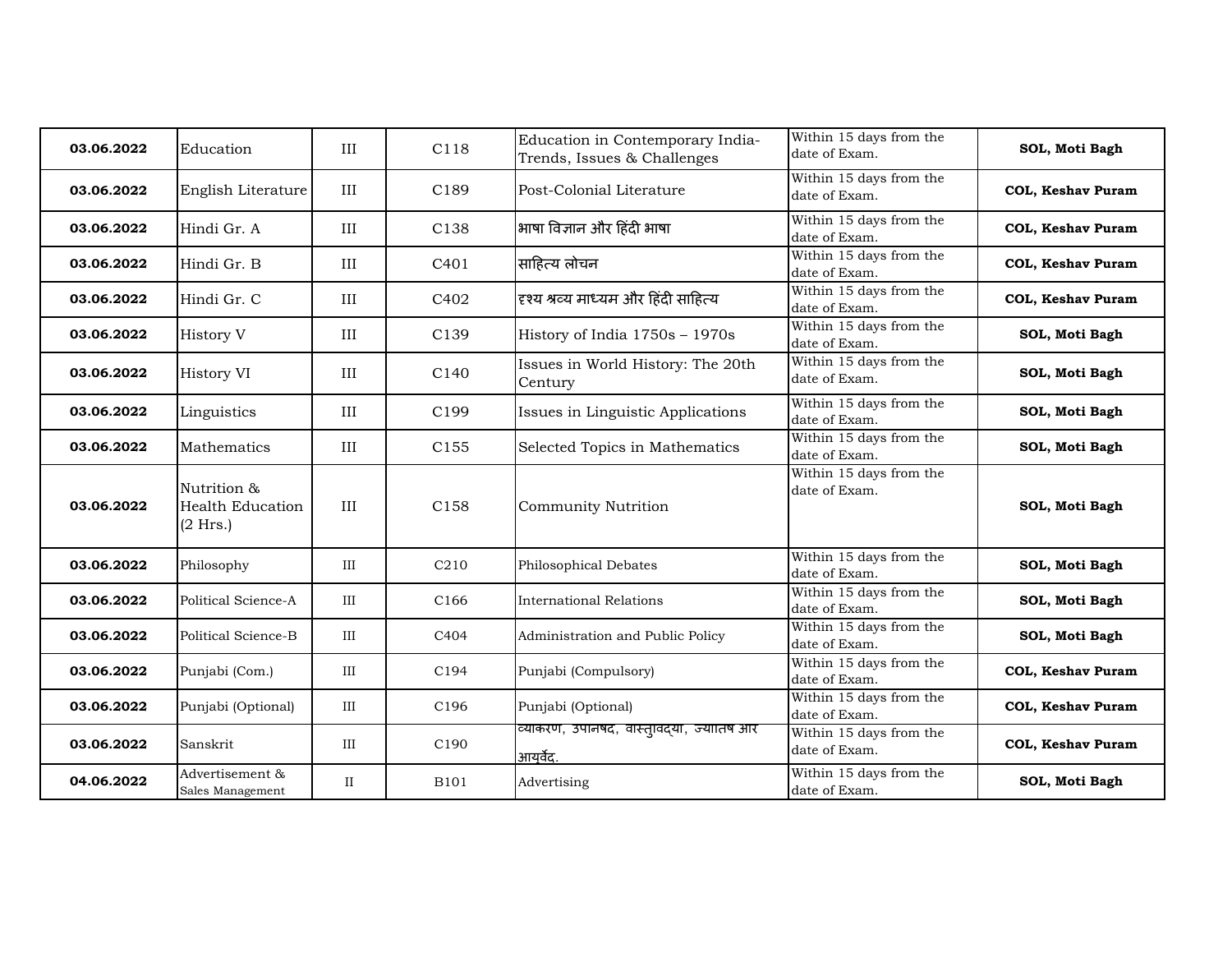| 04.06.2022 | Economics                      | $\rm II$     | <b>B117</b> | Macro-Economics                                                           | Within 15 days from the<br>date of Exam. | SOL, Moti Bagh           |
|------------|--------------------------------|--------------|-------------|---------------------------------------------------------------------------|------------------------------------------|--------------------------|
| 04.06.2022 | English Literature             | $\rm II$     | <b>B189</b> | English Literatures                                                       | Within 15 days from the<br>date of Exam. | COL, Keshav Puram        |
| 04.06.2022 | Hindi                          | $_{\rm II}$  | <b>B138</b> | हिंदी गदय विधाएं,  उपन्यास और हिंदी साहित्य का<br>परिचयात्मक दतिहाम       | Within 15 days from the<br>date of Exam. | COL, Keshav Puram        |
| 04.06.2022 | Education                      | $\mathbf{I}$ | <b>B118</b> | Psychological Foundation of<br>Education                                  | Within 15 days from the<br>date of Exam. | SOL, Moti Bagh           |
| 04.06.2022 | Mathematics                    | $\rm II$     | <b>B155</b> | Geometry, Differential Equations and<br>Algebra                           | Within 15 days from the<br>date of Exam. | SOL, Moti Bagh           |
| 04.06.2022 | O.M.S.P.                       | $\rm II$     | <b>B159</b> | Office Management & Stenography                                           | Within 15 days from the<br>date of Exam. | SOL, Moti Bagh           |
| 04.06.2022 | Nutrition & Health<br>Edu.     | $\mathbf{I}$ | <b>B158</b> | Elements of Public Health Nutrition (2<br>Hours)                          | Within 15 days from the<br>date of Exam. | SOL, Moti Bagh           |
| 04.06.2022 | Philosophy                     | $\rm II$     | <b>B210</b> | Ethics: Theory and Practice                                               | Within 15 days from the<br>date of Exam. | SOL, Moti Bagh           |
| 04.06.2022 | <b>Political Science</b>       | $\rm II$     | B166        | Indian Politics in Comparative Perspective                                | Within 15 days from the<br>date of Exam. | SOL, Moti Bagh           |
| 04.06.2022 | Punjabi<br>(Compulsory)        | $_{\rm II}$  | B194        | Punjabi (Compulsory)                                                      | Within 15 days from the<br>date of Exam. | <b>COL, Keshav Puram</b> |
| 04.06.2022 | Punjabi (Optional)             | $_{\rm II}$  | <b>B196</b> | Punjabi (Optional)                                                        | Within 15 days from the<br>date of Exam. | COL, Keshav Puram        |
| 04.06.2022 | Tourism & Travel<br>Management | $\mathbf{I}$ | <b>B185</b> | Tourism Marketing and Travel Agency<br><b>Business</b>                    | Within 15 days from the<br>date of Exam. | SOL, Moti Bagh           |
| 06.06.2022 | Economics                      | $\rm II$     | <b>B117</b> | Macro-Economics                                                           | Within 15 days from the<br>date of Exam. | SOL, Moti Bagh           |
| 06.06.2022 | English Literature             | $\rm II$     | <b>B189</b> | English Literatures                                                       | Within 15 days from the<br>date of Exam. | <b>COL, Keshav Puram</b> |
| 06.06.2022 | Hindi                          | $\rm II$     | <b>B138</b> | हिंदी गदय विधाएं, उपन्यास और हिंदी साहित्य का<br><u>परिचयात्मक दतिदाम</u> | Within 15 days from the<br>date of Exam. | <b>COL, Keshav Puram</b> |
| 06.06.2022 | Education                      | $_{\rm II}$  | <b>B118</b> | Psychological Foundation of Education                                     | Within 15 days from the<br>date of Exam. | SOL, Moti Bagh           |
| 06.06.2022 | Mathematics                    | $\rm II$     | <b>B155</b> | Geometry, Differential Equations and<br>Algebra                           | Within 15 days from the<br>date of Exam. | SOL, Moti Bagh           |
| 06.06.2022 | O.M.S.P.                       | $\rm II$     | <b>B159</b> | Office Management & Stenography                                           | Within 15 days from the<br>date of Exam. | SOL, Moti Bagh           |
| 06.06.2022 | Nutrition & Health<br>Edu.     | $_{\rm II}$  | <b>B158</b> | Elements of Public Health Nutrition (2<br>Hours)                          | Within 15 days from the<br>date of Exam. | SOL, Moti Bagh           |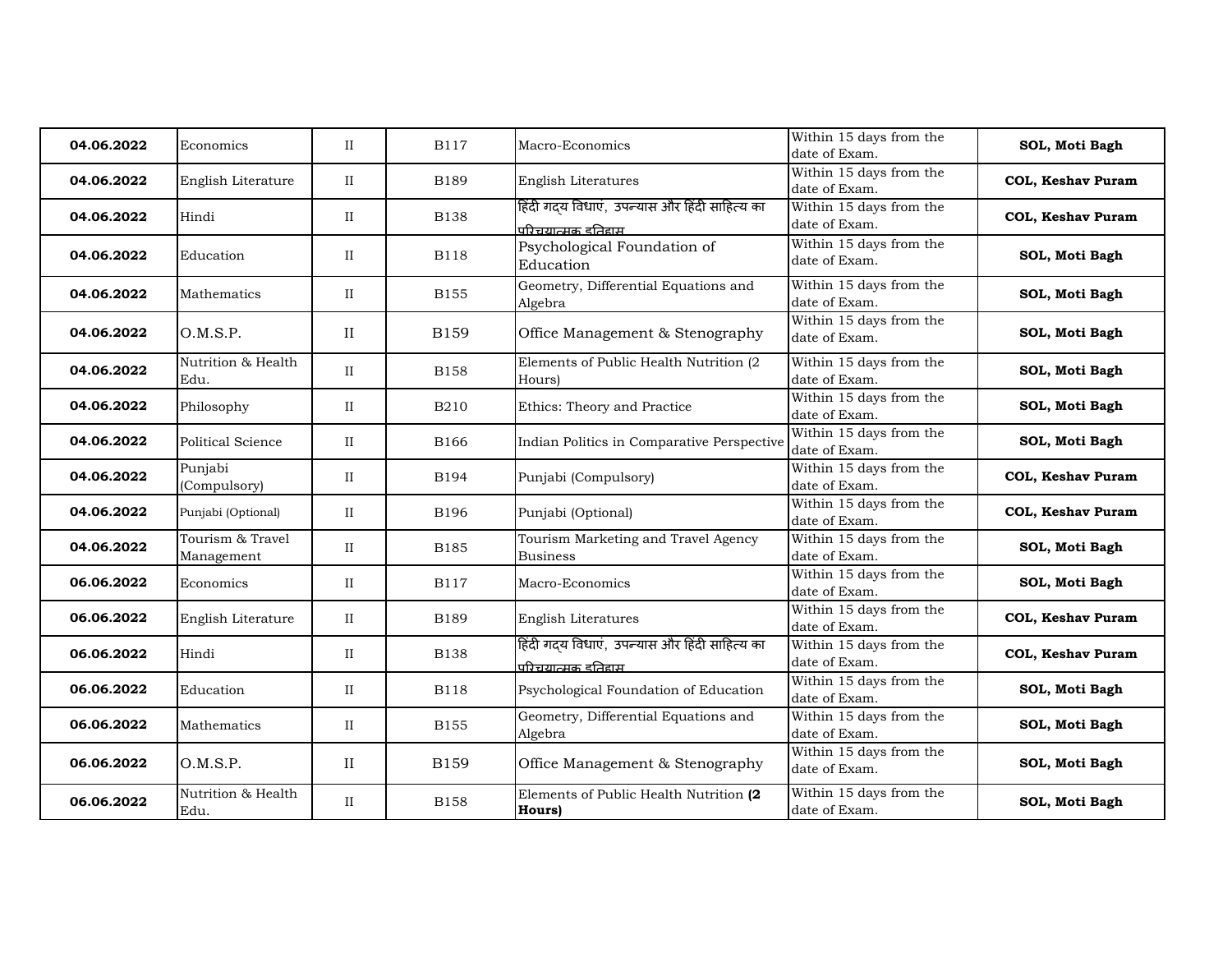| 06.06.2022 | Philosophy              | $_{\rm II}$  | <b>B210</b> | Ethics: Theory and Practice                                                             | Within 15 days from the<br>date of Exam.   | SOL, Moti Bagh           |
|------------|-------------------------|--------------|-------------|-----------------------------------------------------------------------------------------|--------------------------------------------|--------------------------|
| 06.06.2022 | Political Science       | $\rm II$     | <b>B166</b> | Indian Politics in Comparative Perspective                                              | Within 15 days from the<br>date of Exam.   | SOL, Moti Bagh           |
| 06.06.2022 | Punjabi<br>(Compulsory) | $\rm II$     | B194        | Punjabi (Compulsory)                                                                    | Within 15 days from the<br>date of Exam.   | <b>COL, Keshav Puram</b> |
| 06.06.2022 | Punjabi (Optional)      | $\mathbf{I}$ | B196        | Punjabi (Optional)                                                                      | Within 15 days from the<br>date of Exam.   | <b>COL, Keshav Puram</b> |
| 06.06.2022 | Sanskrit                | $\rm II$     | <b>B190</b> | दृश्यकाव्य, शास्त्र पारचय, वादकसाहित्य तथा<br>दृश्यकाव्य का इतिहास, शास्त्रों का इतिहास | Within 15 days from the<br>date of Exam.   | <b>COL, Keshav Puram</b> |
| 06.06.2022 | Urdu                    | $\rm II$     | B193        | Urdu                                                                                    | Within 15 days from the<br>date of Exam.   | <b>COL, Keshav Puram</b> |
| 07.06.2022 | English-A               | II/III       | B119/C119   | <b>Advanced English</b>                                                                 | Within 15 days from the<br>date of Exam.   | <b>COL, Keshav Puram</b> |
| 07.06.2022 | English-B               | II/III       | B120/C120   | Intermediate English                                                                    | Within 15 days from the<br>date of Exam.   | <b>COL, Keshav Puram</b> |
| 07.06.2022 | English-C               | II/III       | B121/C121   | Basic English                                                                           | Within 15 days from the<br>date of Exam.   | <b>COL, Keshav Puram</b> |
| 08.06.2022 | Hindi-A                 | $\mathbf I$  | A135        | Hindi-A                                                                                 | Within 15 days from the<br>date of Exam.   | <b>COL, Keshav Puram</b> |
| 08.06.2022 | Hindi-B                 | $\bf{I}$     | A136        | Hindi-B                                                                                 | Within 15 days from the<br>date of Exam.   | <b>COL, Keshav Puram</b> |
| 08.06.2022 | Hindi-C                 | $\bf{I}$     | A137        | Hindi-C                                                                                 | Within 15 days from the<br>date of Exam.   | <b>COL, Keshav Puram</b> |
| 08.06.2022 | Punjabi-A               | $\bf{I}$     | A168        | Advanced Punjabi                                                                        | Within $15$ days from the<br>date of Exam. | <b>COL, Keshav Puram</b> |
| 08.06.2022 | Punjabi-B               | $\mathbf I$  | A169        | Intermediate Punjabi                                                                    | Within 15 days from the<br>date of Exam.   | <b>COL, Keshav Puram</b> |
| 08.06.2022 | Punjabi-C               | $\bf{I}$     | A192        | Basic Punjabi                                                                           | Within 15 days from the<br>date of Exam.   | <b>COL, Keshav Puram</b> |
| 08.06.2022 | Sanskrit                | $\bf{I}$     | A171        | संस्कृत वागव्यहार, साहित्य, व्यवहारिक व्याकरण<br>संस्कृत लेखन                           | Within 15 days from the<br>date of Exam.   | <b>COL, Keshav Puram</b> |
| 08.06.2022 | Tamil-A                 | $\mathbf I$  | A178        | Tamil-A                                                                                 | Within 15 days from the<br>date of Exam.   | <b>COL, Keshav Puram</b> |
| 08.06.2022 | Tamil-B                 | $\mathbf I$  | A179        | Tamil-B                                                                                 | Within 15 days from the<br>date of Exam.   | <b>COL, Keshav Puram</b> |
| 08.06.2022 | Urdu-A                  | $\bf{I}$     | A186        | Urdu-A                                                                                  | Within 15 days from the<br>date of Exam.   | <b>COL, Keshav Puram</b> |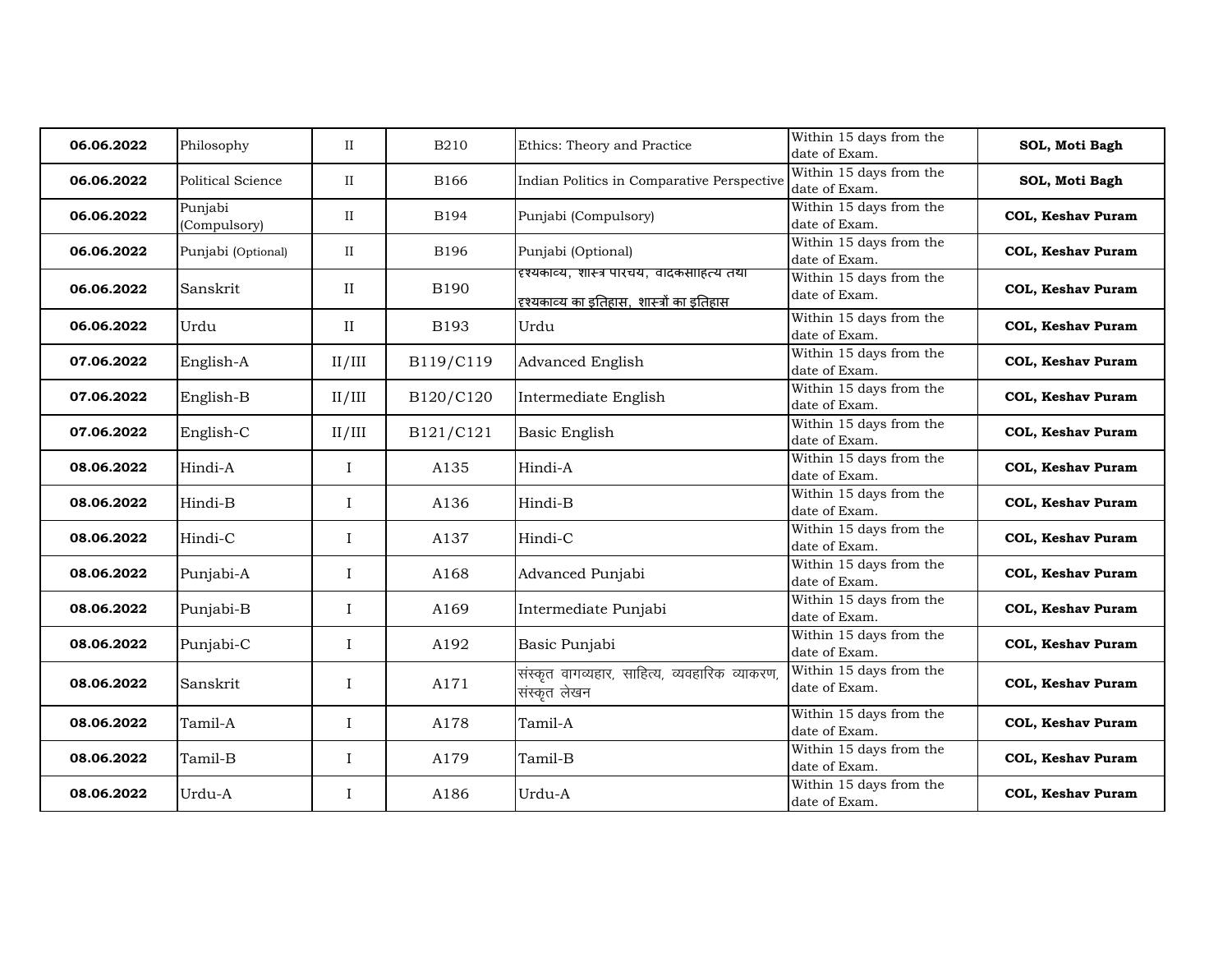| 08.06.2022 | Urdu-B                                             | $\mathbf I$ | A195 | Urdu-B                                                      | Within 15 days from the<br>date of Exam. | <b>COL, Keshav Puram</b> |
|------------|----------------------------------------------------|-------------|------|-------------------------------------------------------------|------------------------------------------|--------------------------|
| 08.06.2022 | Urdu-C                                             | $\bf{I}$    | A187 | Urdu-C                                                      | Within 15 days from the<br>date of Exam. | <b>COL, Keshav Puram</b> |
| 08.06.2022 | Economics                                          | I           | A301 | Principles of Microeconomics                                | Within 15 days from the<br>date of Exam. | SOL, Moti Bagh           |
| 08.06.2022 | History-I                                          | $\mathbf I$ | A302 | History of India upto 8th century<br>A.D.                   | Within 15 days from the<br>date of Exam. | SOL, Moti Bagh           |
| 08.06.2022 | History-II                                         | I           | A303 | Cultures in the Indian Subcontinents                        | Within 15 days from the<br>date of Exam. | SOL, Moti Bagh           |
| 08.06.2022 | Philosophy                                         | I           | A305 | Logical Reasoning                                           | Within 15 days from the<br>date of Exam. | SOL, Moti Bagh           |
| 08.06.2022 | Political Science                                  | $\mathbf I$ | A306 | Political Theory and Thought                                | Within 15 days from the<br>date of Exam. | SOL, Moti Bagh           |
| 09.06.2022 | Advt. & Sales<br>Mgt.                              | $\bf{I}$    | A101 | Marketing Communication                                     | Within 15 days from the<br>date of Exam. | SOL, Moti Bagh           |
| 09.06.2022 | Economics                                          | I           | A117 | Principles of Microeconomics                                | Within 15 days from the<br>date of Exam. | SOL, Moti Bagh           |
| 09.06.2022 | English Literature                                 | $\bf{I}$    | A189 | The Individual and Society, An<br>Anthology                 | Within 15 days from the<br>date of Exam. | <b>COL, Keshav Puram</b> |
| 09.06.2022 | Hindi                                              | $\mathbf I$ | A138 | हिंदी कविता, नाटक, और हिंदी कविता का<br>प्रवृत्तिगत इतिहास. | Within 15 days from the<br>date of Exam. | <b>COL, Keshav Puram</b> |
| 09.06.2022 | Education                                          | $\mathbf I$ | A118 | Education in the Contemporary<br>Social context             | Within 15 days from the<br>date of Exam. | SOL, Moti Bagh           |
| 09.06.2022 | Mathematics                                        | $\mathbf I$ | A155 | Algebra and Calculus                                        | Within 15 days from the<br>date of Exam. | SOL, Moti Bagh           |
| 09.06.2022 | O.M.S.P.                                           | I           | A159 | <b>Business Communication</b>                               | Within 15 days from the<br>date of Exam. | SOL, Moti Bagh           |
| 09.06.2022 | Nutrition &<br><b>Health Education</b><br>(2 Hrs.) | I           | A158 | Elements of Food, Nutrition and<br>Health                   | Within 15 days from the<br>date of Exam. | SOL, Moti Bagh           |
| 09.06.2022 | Philosophy                                         | I           | A210 | Logical Reasoning                                           | Within 15 days from the<br>date of Exam. | SOL, Moti Bagh           |
| 09.06.2022 | Political Science                                  | I           | A166 | Political Theory and Thought                                | Within 15 days from the<br>date of Exam. | SOL, Moti Bagh           |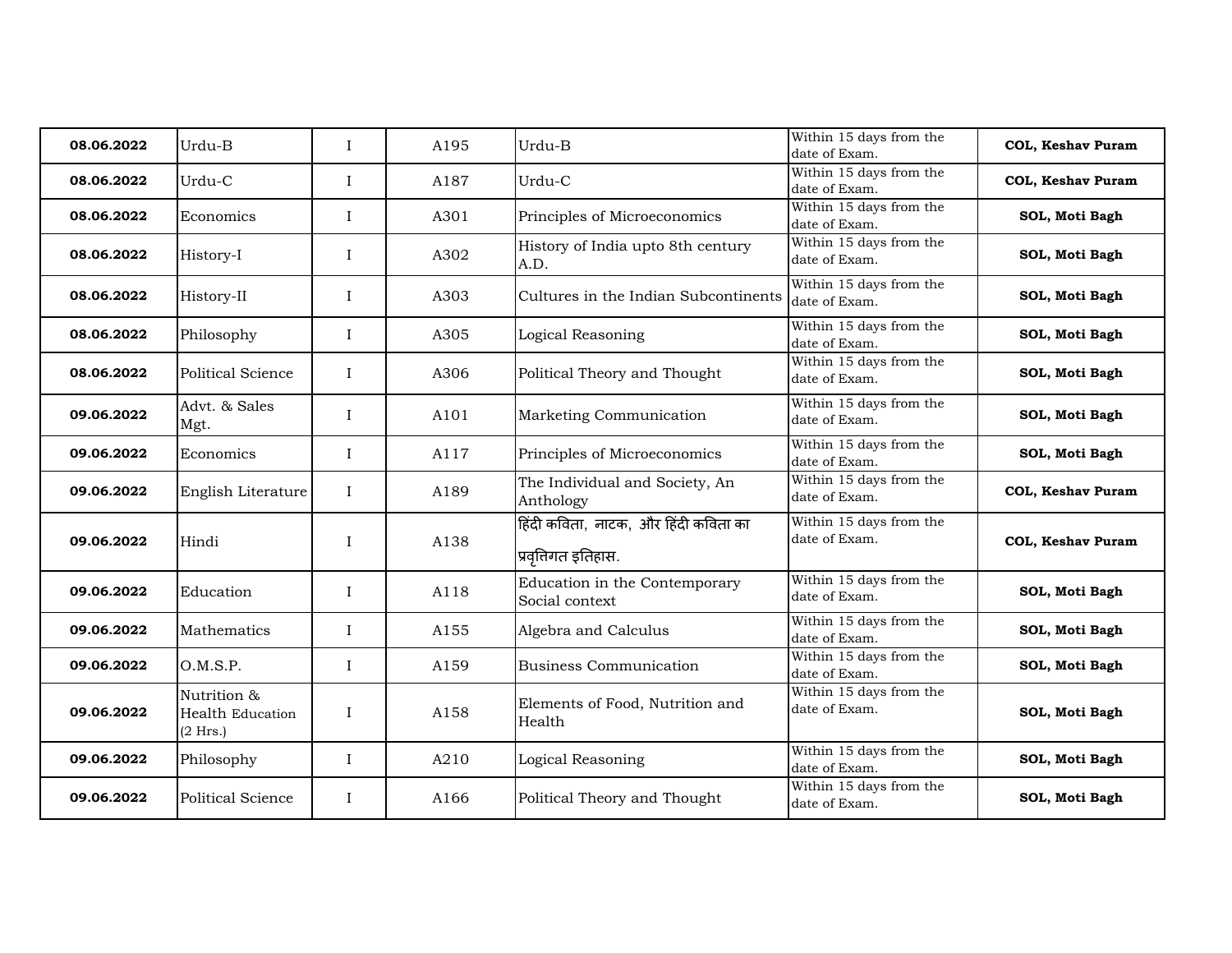| 09.06.2022 | Punjabi<br>(Compulsory)        | $\mathbf I$  | A194 | Essay, Novel and Functional Punjabi<br>etc.               | Within 15 days from the<br>date of Exam. | <b>COL, Keshav Puram</b> |
|------------|--------------------------------|--------------|------|-----------------------------------------------------------|------------------------------------------|--------------------------|
| 09.06.2022 | Punjabi (Optional)             | $\bf{I}$     | A196 | Rekha Chhittar, Yadan and<br>Functional Punjabi etc.      | Within 15 days from the<br>date of Exam. | <b>COL, Keshav Puram</b> |
| 09.06.2022 | Tourism & Travel<br>Management | I            | A185 | Fundamentals of Travel and Tourism                        | Within 15 days from the<br>date of Exam. | SOL, Moti Bagh           |
| 10.06.2022 | Economics                      | $\mathbf I$  | A117 | Principles of Microeconomics                              | Within 15 days from the<br>date of Exam. | SOL, Moti Bagh           |
| 10.06.2022 | English Literature             | $\bf{I}$     | A189 | The Individual and Society, An<br>Anthology               | Within 15 days from the<br>date of Exam. | <b>COL, Keshav Puram</b> |
| 10.06.2022 | Hindi                          | $\mathbf{I}$ | A138 | हिंदी कविता, नाटक, और हिंदी कविता का<br>प्रवृतिगत इतिहास. | Within 15 days from the<br>date of Exam. | <b>COL, Keshav Puram</b> |
| 10.06.2022 | Education                      | $\mathbf I$  | A118 | Education in the Contemporary<br>Social Context           | Within 15 days from the<br>date of Exam. | SOL, Moti Bagh           |
| 10.06.2022 | <b>Mathematics</b>             | $\mathbf I$  | A155 | Algebra and Calculus                                      | Within 15 days from the<br>date of Exam. | SOL, Moti Bagh           |
| 10.06.2022 | O.M.S.P.                       | I            | A159 | <b>Business Communication</b>                             | Within 15 days from the<br>date of Exam. | SOL, Moti Bagh           |
| 10.06.2022 | Nutrition &<br>Health Ed.      | $\mathbf I$  | A158 | Elements of Food, Nutrition and<br>Health (2 Hours)       | Within 15 days from the<br>date of Exam. | SOL, Moti Bagh           |
| 10.06.2022 | Philosophy                     | $\bf{I}$     | A210 | Logical Reasoning                                         | Within 15 days from the<br>date of Exam. | SOL, Moti Bagh           |
| 10.06.2022 | Political Science              | I            | A166 | Political Theory and Thought                              | Within 15 days from the<br>date of Exam. | SOL, Moti Bagh           |
| 10.06.2022 | Punjabi<br>(Compulsory)        | I            | A194 | Punjabi (Compulsory)                                      | Within 15 days from the<br>date of Exam. | <b>COL, Keshav Puram</b> |
| 10.06.2022 | Punjabi (Optional)             | I            | A196 | Punjabi (Optional)                                        | Within 15 days from the<br>date of Exam. | <b>COL, Keshav Puram</b> |
| 10.06.2022 | Sanskrit                       | $\mathbf I$  | A190 | पदयकाव्य, गदयकाव्य तथा संस्कृत साहित्य का<br>इतिहास.      | Within 15 days from the<br>date of Exam. | COL, Keshav Puram        |
| 10.06.2022 | Urdu                           | I            | A193 | Modern & Medieval Poetry                                  | Within 15 days from the<br>date of Exam. | <b>COL, Keshav Puram</b> |